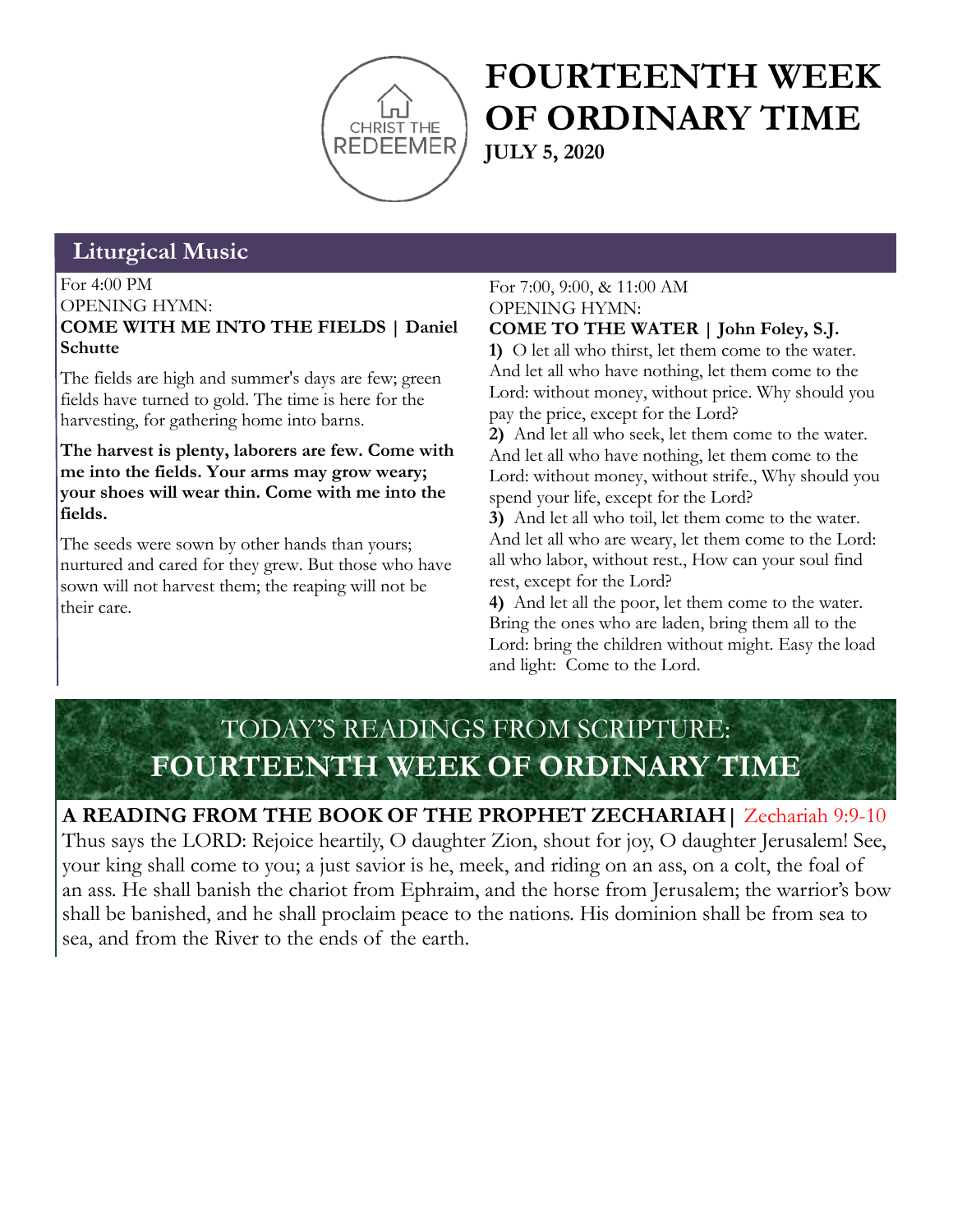### **RESPONSORIAL PSALM |** Psalm 145: 1-2, 8-9, 10-11, 13-14

## ℟. **I will praise your name for ever, my king and my God.**

I will extol you, O my God and King, and I will bless your name forever and ever. Every day will I bless you, and I will praise your name forever and ever. ℟.

The LORD is gracious and merciful, slow to anger and of great kindness. The LORD is good to all and compassionate toward all his works.  $\mathbb{R}$ .

Let all your works give you thanks, O LORD, and let your faithful ones bless you. Let them discourse of the glory of your kingdom and speak of your might. **R**.

The LORD is faithful in all his words and holy in all his works. The LORD lifts up all who are falling and raises up all who are bowed down.  $\mathbb{R}$ .

## **A READING FROM THE LETTER OF ST. PAUL TO THE ROMANS |** ROM 8: 9, 11-13

Brothers and sisters: You are not in the flesh; on the contrary, you are in the spirit, if only the Spirit of God dwells in you. Whoever does not have the Spirit of Christ does not belong to him. If the Spirit of the one who raised Jesus from the dead dwells in you, the one who raised Christ from the dead will give life to your mortal bodies also, through his Spirit that dwells in you. Consequently, brothers and sisters, we are not debtors to the flesh, to live according to the flesh. For if you live according to the flesh, you will die, but if by the Spirit you put to death the deeds of the body, you will live.

# **A READING FROM HOLY GOSPEL ACCORDING TO MATTHEW |** MT 11: 25-30

At that time Jesus exclaimed: "I give praise to you, Father, Lord of heaven and earth, for although you have hidden these things from the wise and the learned you have revealed them to little ones. Yes, Father, such has been your gracious will. All things have been handed over to me by my Father. No one knows the Son except the Father, and no one knows the Father except the Son and anyone to whom the Son wishes to reveal him."

"Come to me, all you who labor and are burdened, and I will give you rest. Take my yoke upon you and learn from me, for I am meek and humble of heart; and you will find rest for yourselves. For my yoke is easy, and my burden light."

**Nota Bene:** Your Mass intentions are being prayed for and remembered. The confined space of our current Mass handouts prevents the publishing of our full list of Mass intentions. We will resume this publication as soon as possible.

### **Prayer during Hurricane Season:**

Our Father in Heaven, through the powerful intercession of Our Lady of Prompt Succor, spare us during this hurricane season and protect us and our homes from all the disasters of nature.

Our Lady of Prompt Succor; hasten to help us. Our Lady of Prompt Succor; hasten to help us. Our Lady of Prompt Succor; hasten to help us.

*All readings taken from http://usccb.org/bible/readings/* 2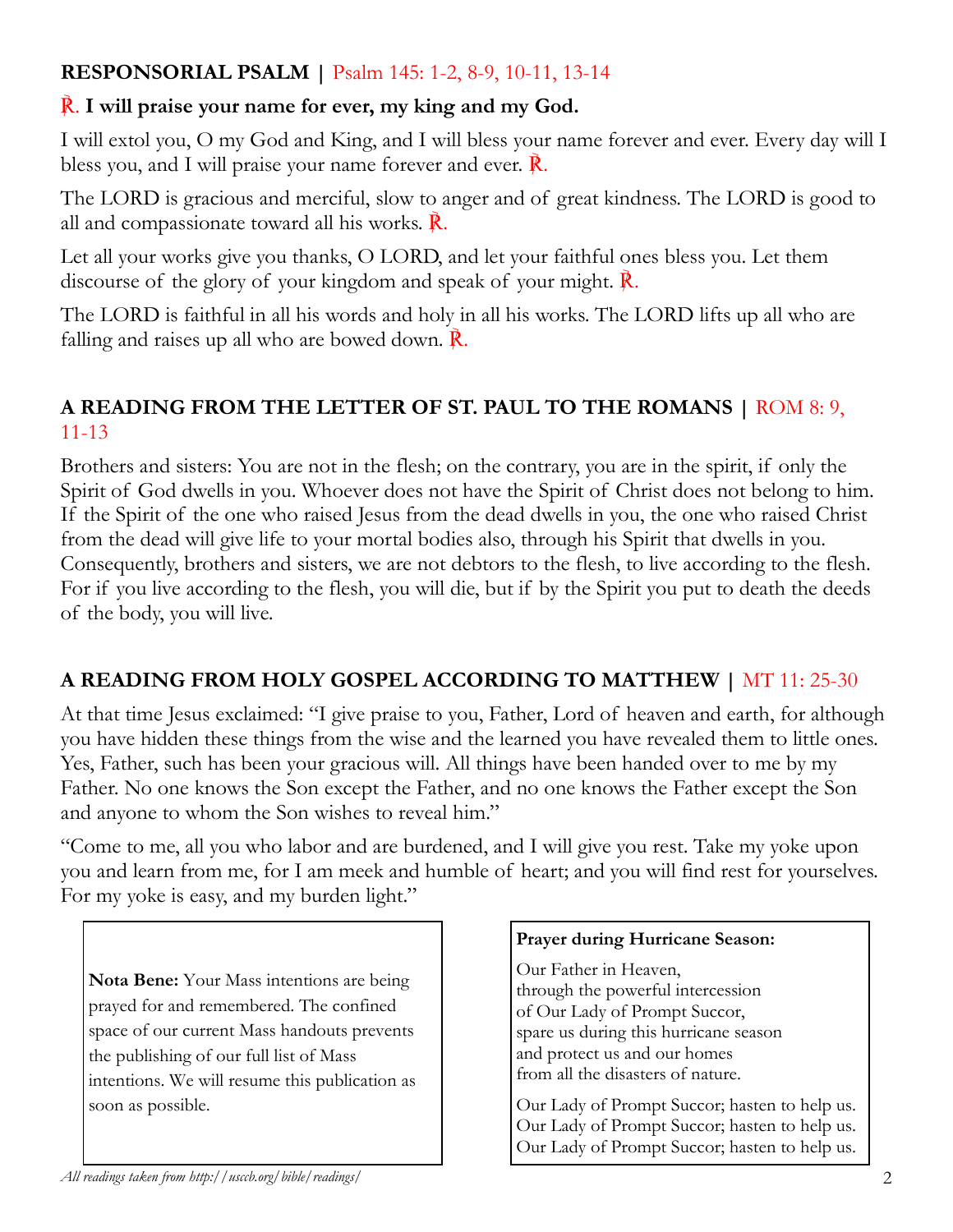# **Liturgical Music**

#### For 4:00 PM OFFERTORY HYMN:

#### **COME TO ME ALL WHO ARE WEARY | Daniel Schutte**

**Come unto Me all who are weary and find rest for your soul. Come to Me, all who are burdened, You shall learn from Me.**

Take My yoke upon your shoulders, do not be afraid. For I will gently teach you of the ways of the Lord.

I have come not to know the strong, but for sinners frail. The powerless shall not be favored in the eyes of the Lord.

You shall come to know secret things, hidden from the wise. And children shall be rulers in the land of the Lord.

#### COMMUNION HYMN:

#### **CHANGE OUR HEARTS | Rory Cooney**

Change our hearts this time, You word says it can be. Change our minds this time. Your life could make us free. We are the people your call set apart, Lord, this time change our hearts.

Brought by your hand to the edge of our dreams, one foot in paradises, one in the waste; drawn by your promises, still we are lured by the shadows and the chains we leave behind.

Change our hearts this time, your word says it can be. Change our minds this time. Your life could make us free. We are the people your call set apart, Lord, this time change our hearts.

Now as we watch you stretch out your hands, Offering abundances, fullness of joy. Your milk and honey seem distant, Unreal, when we have bread and water in our hands. But

Change our hearts this time, You word says it can be. Change our minds this time Your life could make us free. We are the people your call set apart, Lord, this time change our hearts.

#### RECESSIONAL HYMN:

#### **LET THERE BE PEACE ON EARTH | Jill Jackson | Sy Miller**

Let there be peace on earth and let it begin with me. Let There Be Peace on Earth, the peace that was meant to be. With God as our Father, brothers all are we. Let me walk with my brother in perfect harmony.

Let peace begin with me, let this be the moment now. With ev'ry step I take, let this be my solemn vow. To take each moment and live each moment in peace eternally. Let there be peace on earth, and let it begin with me

#### For 7:00, 9:00, & 11:00 AM OFFERTORY HYMN:

**COME TO ME | Gregory Nobert**

**Come to me all who labor and are heavy burdened and I shall give your rest. Take up my yoke and learn from me, for I am meek and humble of heart. And you'll find rest, for your souls. Yes, my yoke is easy and my burden light**

1. You God are my shepherd I shall never be in need. Fresh and green are the meadows where you give me rest.

2. Beside peaceful waters you restore my true self; There you lead me to walk in the path of new life.

3. Should I be surrounded by the shadows of death, I will not fear for you are steadfast in your love.

4. Before my deep hunger you spread out your feast. My skin you anoint with richest of oil

5. Pursue me, O God, with your fathomless love, In your tent let me dwell all the days of my life

#### COMMUNION HYMN: **WE COME TO YOUR FEAST | Michael Joncas**

1) We place upon your table a gleaming cloth of white: The weaving of our stories, the fabric of our lives; The dreams of those before us, the ancient hopeful cries, The promise of our future: our needing and our nurture Lie here before our eyes.

**We come to your feast, we come to your feast: The young and the old, the frightened, the bold, The greatest and the least. We come to your feast, we come to your feast with the fruit of our lands and the work of our hands, We come to your feast.**

2) We place upon your table a humble loaf of bread: The gift of field and hillside, the grain by which we're fed; We come to taste the presence of him on whom we feed, To strengthen and connect us, to challenge and correct us, To love in word and deed.

3) We place upon your table a simple cup of wine: The fruit of human labor, the gift of sun and vine; We come to taste the presence of him we claim as Lord, His dying and his living, his leading and his giving, His love in cup outpoured. 4) We gather 'round your table, we pause within our quest, We stand beside our neighbors, we name the stranger "guest" The feast is spread before us; you bid us come and dine: In blessing we'll uncover, in sharing we'll discover Your substance and your sign.

#### RECESSIONAL HYMN:

#### **GOD BLESS AMERICA | Francis Scott Key**

God bless America, land that I love. Stand beside her and guide her, through the night with a light from above. From the mountains, to the prairies, to the oceans, white with foam. God bless America, my home sweet home. God bless America, my home sweet home